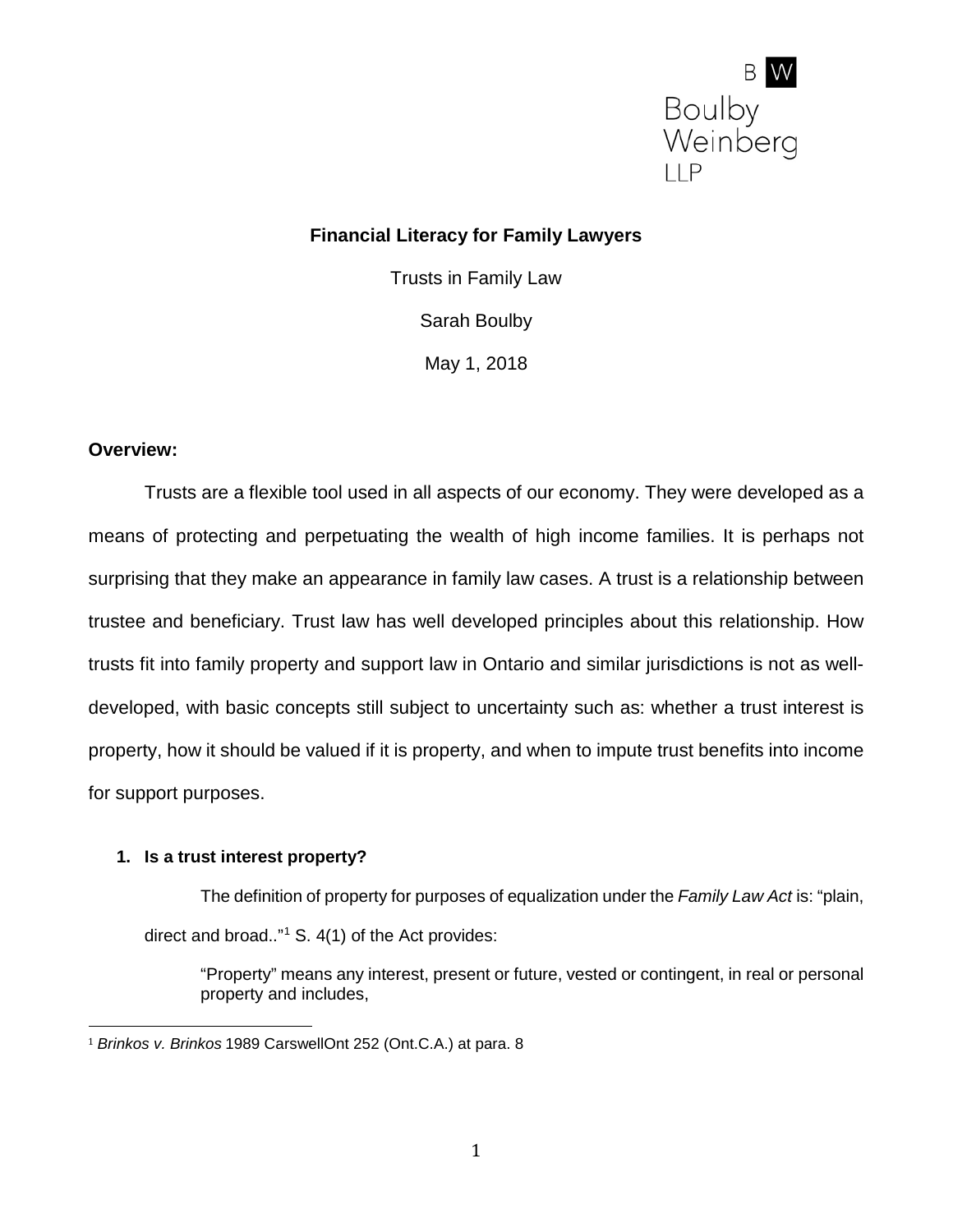- (a) Property over which a spouse has, alone or in conjunction with another person, a power of appointment exercisable in favour of himself or herself;
- (b) Property disposed of by a spouse but over which the spouse has, alone or in conjunction with another person, a power to revoke the disposition or a power to consume or dispose of the property, and
- (c) In the case of a spouse's rights under a pension plan, the imputed value for family law purposes, of the spouse's interest in the plan, as determined in accordance with section 10.1, for the period beginning with the date of marriage and ending on the valuation date:<sup>[2](#page-1-0)</sup>

This broad definition of property at first glance appears to cover comfortably both the interests of trustees and of beneficiaries. In an early case under the Act, *Brinkos v. Brinkos*, the Court of Appeal held that a spouse's beneficial life interest in the income from a trust is property within the statutory definition. In deciding this, the Court of Appeal drew a number of conclusions on issues still relevant to the jurisprudence today:

- 1. A life interest under a will is property under the Act;<sup>[3](#page-1-1)</sup>
- 2. The words "vested" and "contingent" in the definition of property should be interpreted as in estates or real property law. That is: "a future estate or interest is vested when there is a person who has an immediate right to that interest upon the cessation of the present or previous interest. A future interest is contingent if the person to whom it is limited remains uncertain until the cessation of the previous interest."[4](#page-1-2)

<span id="page-1-0"></span> <sup>2</sup> *Family Law Act* R.S.O. 1990, c.F.3, s. 4(1)

<span id="page-1-1"></span><sup>3</sup> *Brinkos* at para. 10

<span id="page-1-2"></span><sup>4</sup> *Re Legh's Resettlement Trusts: Pub.Trustee v. Legh,* [1938] Ch.39 at 52, [1937] 3 All E.R. 823 (C.A.) cited in *Brinkos* at para. 14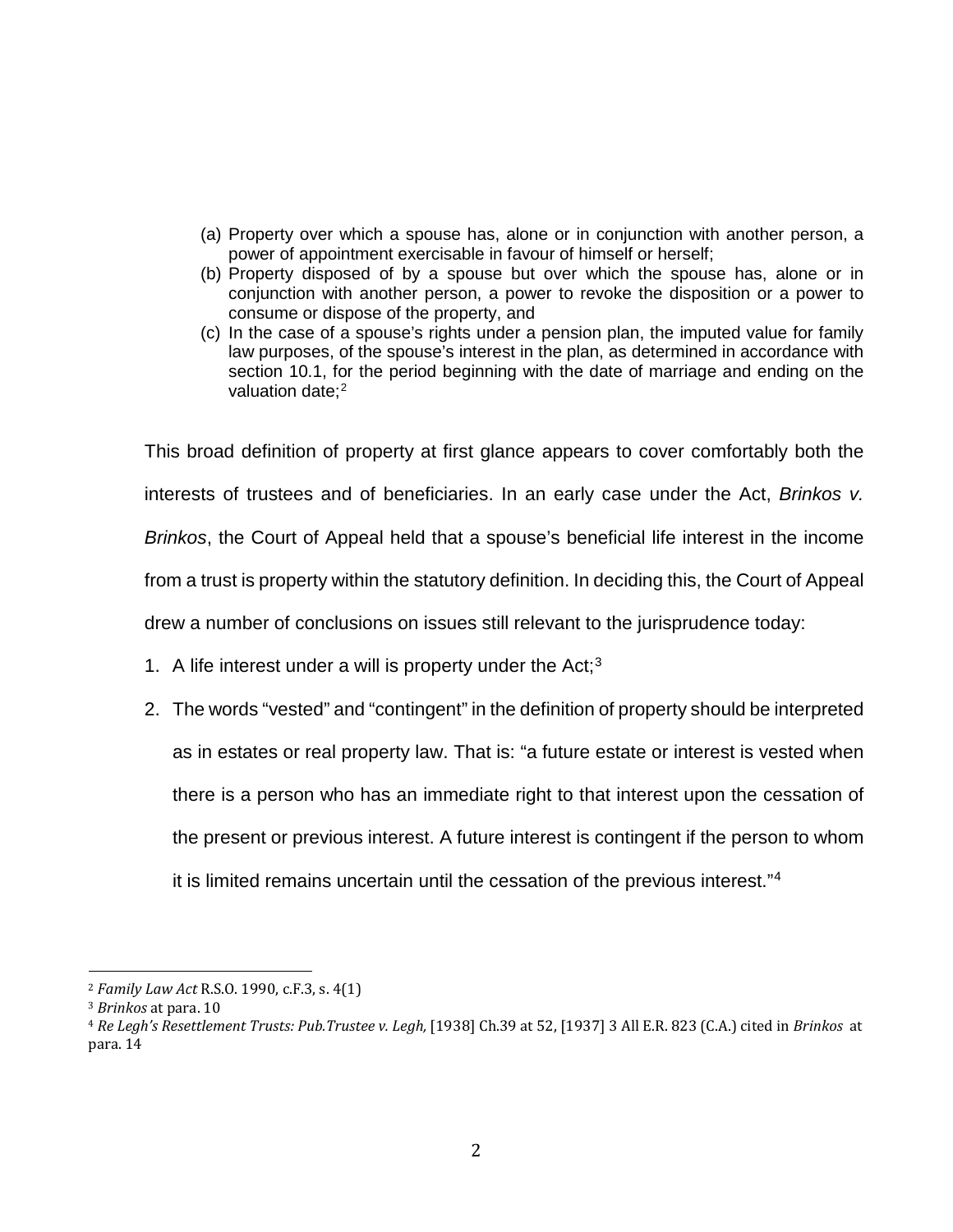3. Whether an item is alienable or inalienable, it is still property.[5](#page-2-0)

Following *Brinkos* a consensus appeared to have developed in Ontario jurisprudence that a beneficial interest in a trust is property under the Act. Decisions turned not on that issue but on how to value such an interest if discretionary in nature. There were a number of cases in which courts implicitly considered a beneficial interest in a discretionary trust as property under the Act without any analysis of the question as to whether it was within the statutory definition.<sup>[6](#page-2-1)</sup> This changed in *Durakovic v. Durakovic<sup>[7](#page-2-2)</sup>* where the court found that a beneficial interest in a discretionary trust does not fall within the definition of property under the Act unless the spouse has control over the trust or the trustee is required to provide funds in certain exigent circumstances to the spouse. In reaching this conclusion, the trial judge relied on the jurisprudence on what are now called Henson Trusts. Under Ontario's benefits legislation, a recipient of a disability pension may not have liquid assets over a certain threshold. In *Ontario (Director of Income Maintenance, Ministry of Community and Social Services) v. Henson*, the Court of Appeal affirmed that the interest a disability claimant has as the object of a discretionary trust does not fall within the definition of liquid assets in the *Family Benefits* 

<span id="page-2-1"></span><span id="page-2-0"></span> <sup>5</sup> *Brinkos*, at para. 16-18

<sup>6</sup> *Mudronja v. Mudronja* 2014 CarswellOnt 15112 (Ont.S.C) at para. 94-95

<span id="page-2-2"></span><sup>7</sup> *Durakovic v. Durakovic* 2008 CarswellOnt 5329 (Ont.S.C.) at para. 162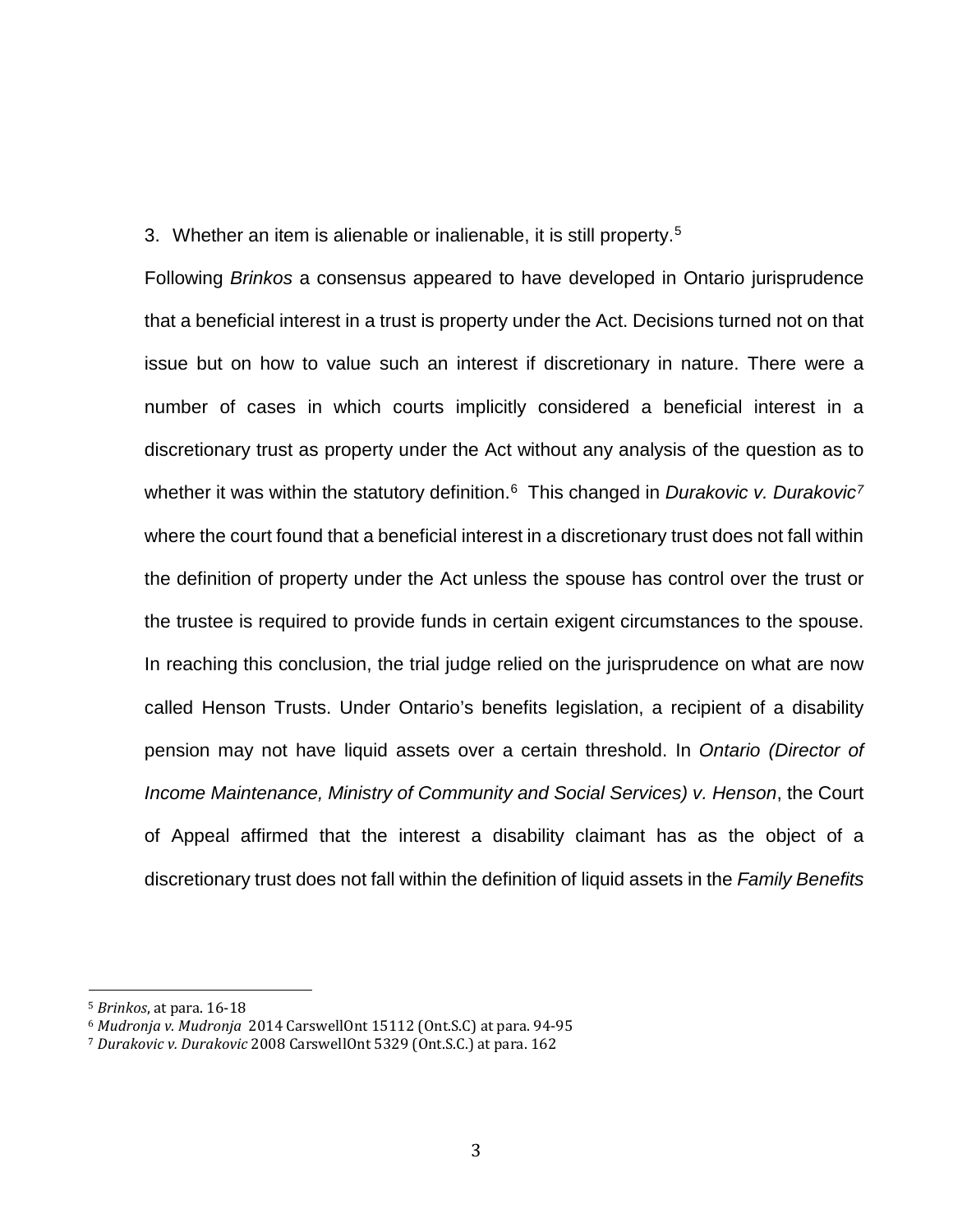*Act.[8](#page-3-0)* Unlike the definition of property in the *Family Law Act*, the definition of "liquid assets" in the *Family Benefits Act* is specific and narrow.

R.1(1)(a) "Liquid assets" means cash, bonds, stocks, debentures, an interest in real property, a beneficial interest in assets held in trust and available to be used for maintenance, and any other assets that can be readily converted to cash.<sup>[9](#page-3-1)</sup>

The trial judge in *Durakovic* acknowledged the difference in definition between the *Family Law Act* and the regulations to the *Family Benefits Act* but did not discuss the implications, if any, of that difference on the question of whether the object of a discretionary trust must include that interest in his or her net family property.

Some years later, in *Mudronja,* the court considered the argument that from a trust law perspective the object of trustee discretion does not have an existing property interest but, rather, an expectancy.<sup>[10](#page-3-2)</sup> The court concluded, however, that the definition of property in the *Family Law Act* must be read contextually in light of the purposes of the Act. The preamble to the Act provides for: "the orderly and equitable settlement of the affairs of the spouses upon the breakdown of the partnership." The court held that to ensure an equitable result on marriage breakdown a trust interest cannot be

<span id="page-3-0"></span> <sup>8</sup> *Ontario (Director of Income Maintenance, Ministry of Community and Social Services*) v. Henson 1987 CarswellOnt 654 (Ont.Div.Ct.), aff'd, 1989 CarswellOnt 542 (Ont.C.A.)

<span id="page-3-1"></span><sup>9</sup>*Reg. 318, R.R.O. 1980, as am.* 

<span id="page-3-2"></span><sup>10</sup>*Mudronja* at para. 96 citing Margaret O'Sullivan, "Valuation Issues and Discretionary Trusts" [2008], *Estates, Trusts and Pensions Journal*, vol. 28 at pp. 75-56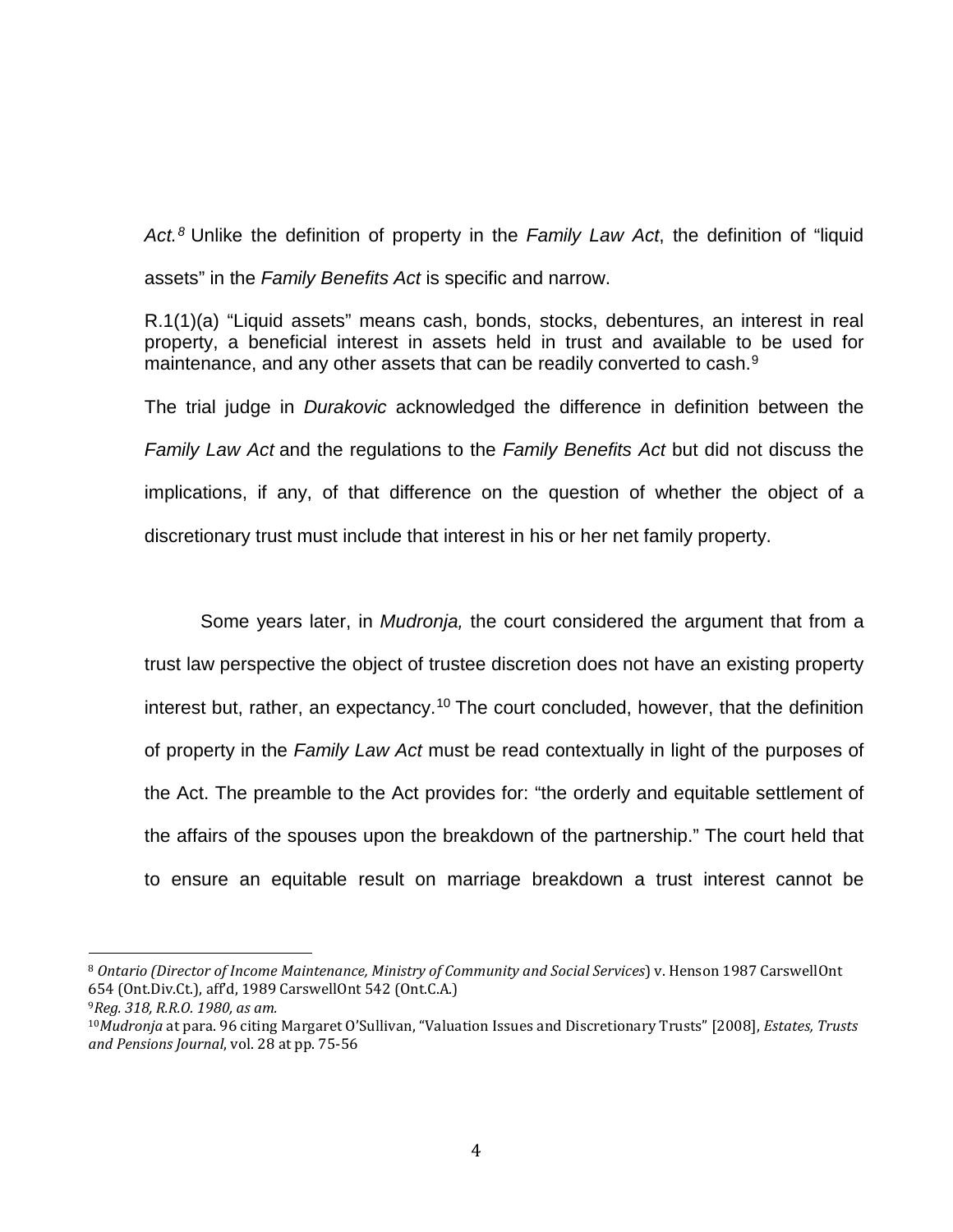automatically excluded from a spouse's property because it is discretionary and concluded: "The approach needs to be contextual, having regard to the particular circumstances of the parties, their financial situation and the terms of the trust in relationship to the marital relationship on V-day."<sup>[11](#page-4-0)</sup> In the particular circumstances of *Mudronja*, the court had no difficulty in finding that the husband's beneficial interest was property as he was the sole trustee of the trust, the trust deed granted him the power, not as a fiduciary, to name himself as beneficiary of the trust, and he had the discretion to distribute the trust assets to himself and to dispose of them in any manner he deems suitable.<sup>[12](#page-4-1)</sup>

In three more recent decisions, courts have approached this problem without specific reference to the *Murdronja* analysis. In *Kochar v. Kochar,* the court concluded, *in obiter*, that a beneficiary to a discretionary trust has no more than an expectancy, absent a power of appointment. In *Tremblay v. Tremblay*, the court did not refer to *Mudronja* but followed the same approach concluding that while traditional trust principles characterize a discretionary trust interest as an expectancy, in family law different principles apply. Rather than looking to the language of the *Family Law Act*, the court cites "the principles

<span id="page-4-0"></span> <sup>11</sup> *Mudronja* at para. 98

<span id="page-4-1"></span><sup>12</sup> *Mudronja* at para. 82-83 and 89-90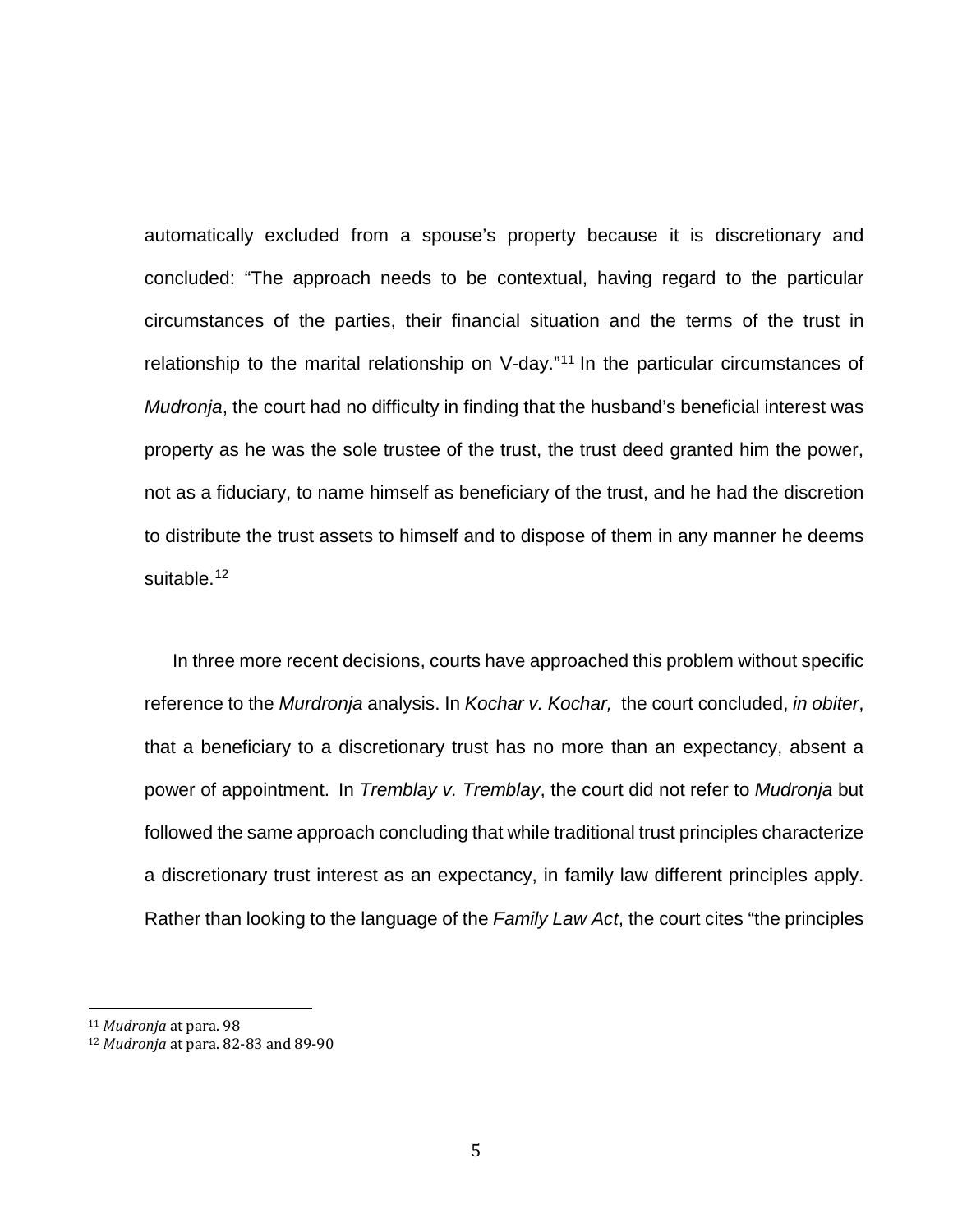of equity underpinning the fair sharing of wealth accumulated during a marriage."[13](#page-5-0) In *Tremblay*, the court acknowledges that a trust is "fundamentally a relationship characterized by separation."[14](#page-5-1) Where the beneficiary has control over the distributions of the trust, that separation is undermined. In those cases, the interest falls within the definition of property under the *Family Law Act*. [15](#page-5-2) *Tremblay* identifies a series of nonexhaustive factors to consider when determining whether the beneficiary directly or indirectly controls the trustees, such as:

- a. Any evidence with respect to the founding intent of the trust. Was the trust designed to effectively allow control by the beneficiary?
- b. The composition of the trustees, including whether the beneficiary is a trustee;
- c. Any requirement, including veto powers, that the beneficiary be part of any trustee decisions;
- d. Any history of past trustee actions which demonstrate direct or indirect control by the beneficiary;
- e. Any powers of the beneficiary to remove trustees, or to appoint replacement or additional trustees;

<span id="page-5-0"></span> <sup>13</sup> *Tremblay v. Tremblay* 2016 CarswellOnt 922 (Ont. S.C.) at para. 29

<span id="page-5-1"></span><sup>14</sup> *Tremblay* at para. 29

<span id="page-5-2"></span><sup>15</sup> *Tremblay* at para. 31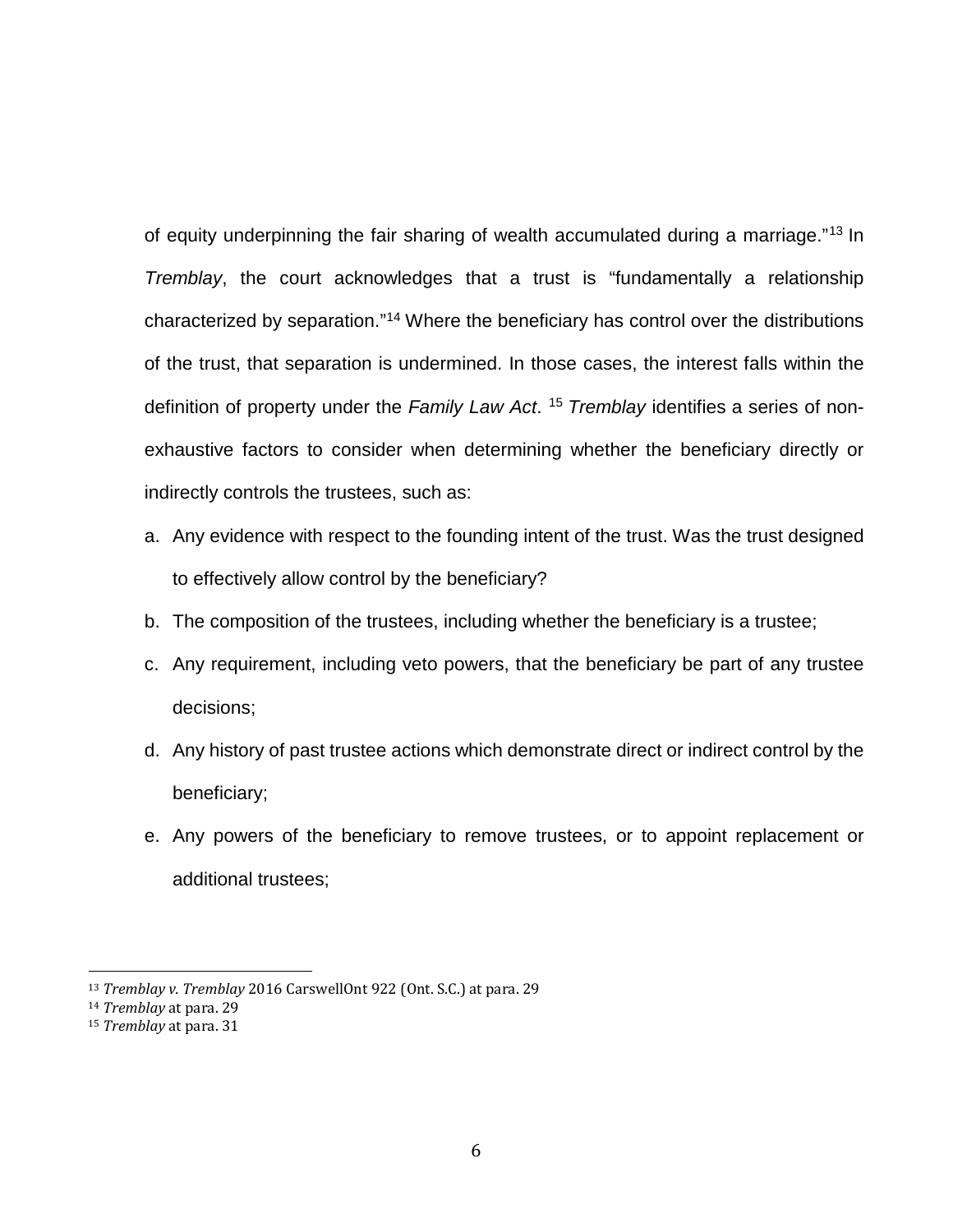f. The relationship of the beneficiary to the trustees. Are the trustees independent and at arm's length or are they instead family members or other persons who may not act independently.[16](#page-6-0)

In *Borges v. Santos*, a support enforcement case, the court, in *obiter,* cited *Durakovic* and *Kochar* and found that absent control or a requirement of the trustee to provide funds in exigent circumstances, an interest as beneficiary of a discretionary trust falls outside the definition of property in the *Family Law Act*. [17](#page-6-1)

In *Creighan v. MacPhee,* the Prince Edward Island Court of Appeal addressed the question of whether discretionary trusts are property, working with very similar legislation to Ontario's *Family Law* Act. The Court of Appeal did not opine on the ultimate issue as the case concerned a third party disclosure application directed at trustees; the Court did, however, provide guidance relevant also the interpretation of Ontario's legislation:

<span id="page-6-0"></span> <sup>16</sup> *Tremblay* at para. 32

<span id="page-6-1"></span><sup>17</sup> *Borges v. Santos* 2017 CarswellOnt 15176 (Ont.C.J.) at para. 39-31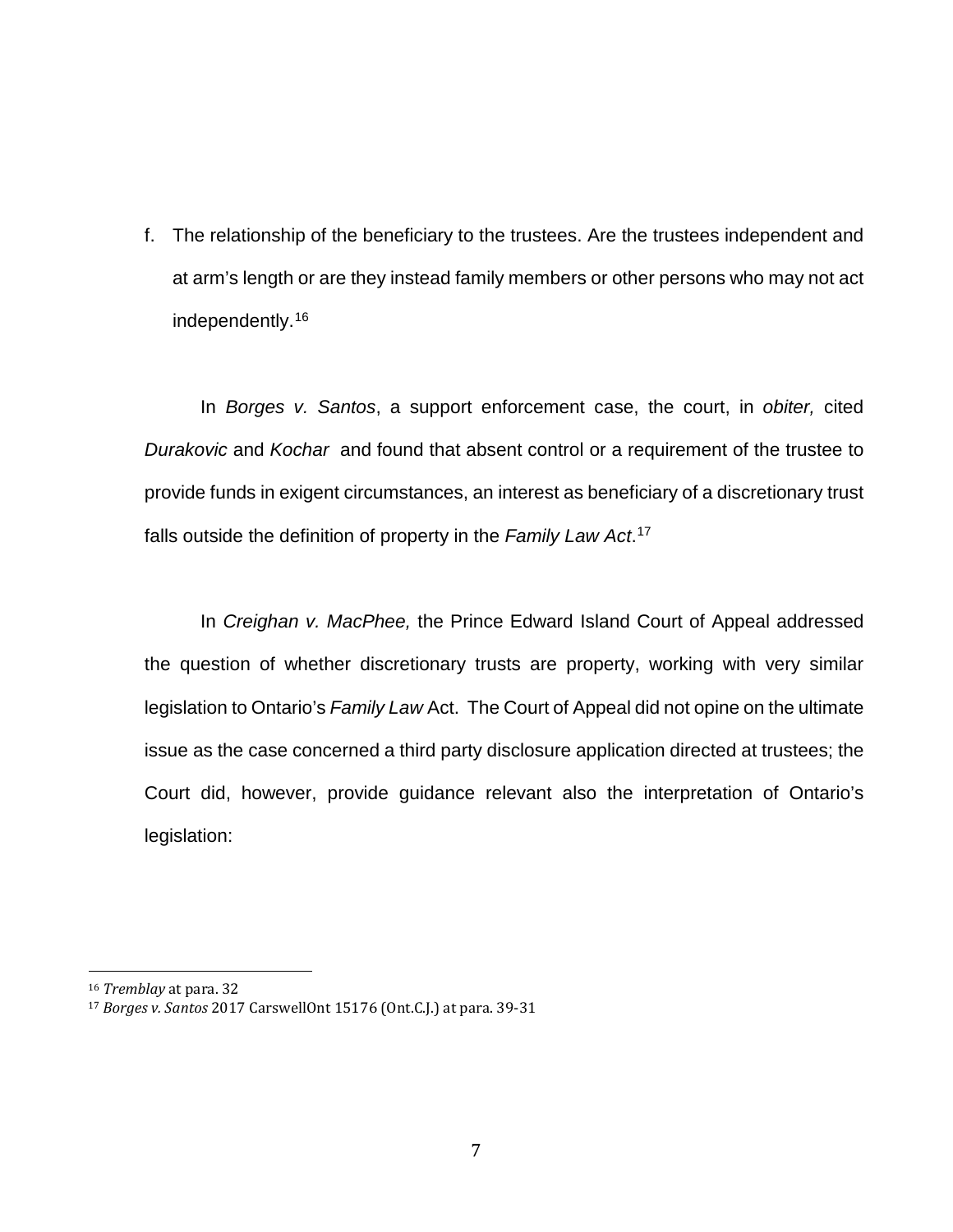- a. The definition of property is broadly drafted and inclusive<sup>[18](#page-7-0)</sup>;
- b. A power of appointment is not a necessary element for a trust interest to be property;
- c. A beneficial interest in a discretionary trust has been recognized as a form of property, that is as a chose in action, capable of protection by a court in equity.[19](#page-7-1)
- d. The question of a spouse's interest in the trust is considered in the context of the evidence of actual control and acts of ownership.<sup>[20](#page-7-2)</sup>

The degree of control that a spouse has over a discretionary trust interest has always been relevant to the value of the interest. A number of courts have now imported the question of control into the primary issue of whether the asset is property or not under the *Family Law Act*. Whether that is a sustainable reading of the "plain, direct and broad" language of the Act that our appellate courts will uphold remains to be seen. From a practitioner's perspective the question of whether a discretionary trust interest is property is more open than it has been since the Act was introduced. Given the potential to shield

<span id="page-7-0"></span><sup>&</sup>lt;sup>18</sup> The definition matches the Ontario language on the significant points.

<span id="page-7-2"></span><span id="page-7-1"></span><sup>19</sup> *Creighan v. MacPhee,* theCreighan *v. MacPhee* 2017 CarswellPEI 80, aff'd 2018 Carswell PEI 1 (P.E.I.C.A.) at para. 18, citing *Gartside v. Inland Revenue Commissioners* (1967), [1968] 1 All E.R. 121 (U.K. H.L.) at 134. In the English case, the interest was found to be property but not a taxable interest under the tax legislation. <sup>20</sup> Creighan v. MacPhee at para. 28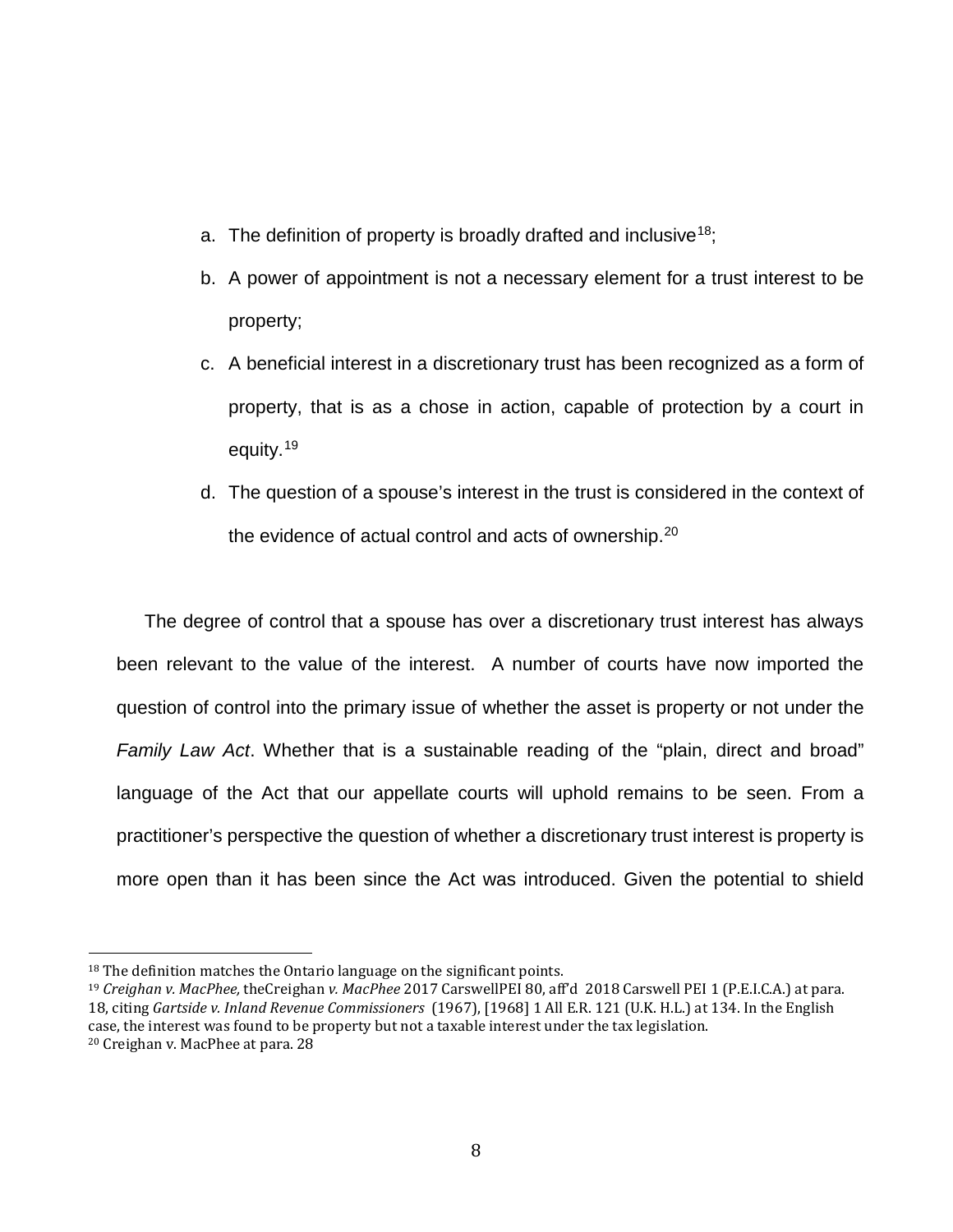significant assets from equalization using this vehicle if a beneficial interest in a discretionary trust is not property or only property if the beneficiary has control, there will be further litigation on this point until there is clear direction at the appeal level.

### **2. When is a trust a sham?**

A trust must have certainty of intention by the settlor, certainty of the subject matter of the trust and certainty of the object of the trust. Where a settlor does not truly intend to create a trust and dispose of assets, but rather wishes to maintain real control over the assets but use the form of the trust to frustrate creditors, spouses, or the tax authorities, that is a sham trust. It fails the requirement of certainty of intention to create the trust.<sup>21</sup> If a court finds a trust purportedly settled by a spouse is a sham then the assets of the trust fall within that spouse's net family property. The onus of proving that the trust is a sham will lie on the spouse challenging the trust. It will be a hard task to prove that a trust settled well before separation is a sham. Courts are reluctant to find a sham where a trust has operated for some years given the potential tax consequences as well as the interests of the beneficiaries of the trust.<sup>[22](#page-8-1)</sup>

<span id="page-8-0"></span> <sup>21</sup> *C.(J.A.) v. C.(V.R.)* CarswellYukon 27 (YKSC) at para. 110-112

<span id="page-8-1"></span><sup>22</sup> *C.(J.A.) v. C.(V.R.)* at para. 124 and see *Hockey-Sweeney v. Sweeney* 2004 CarswellOnt 4422 (Ont.C.A.), leave to appeal to SCC denied, 2005 CarswellOnt 1431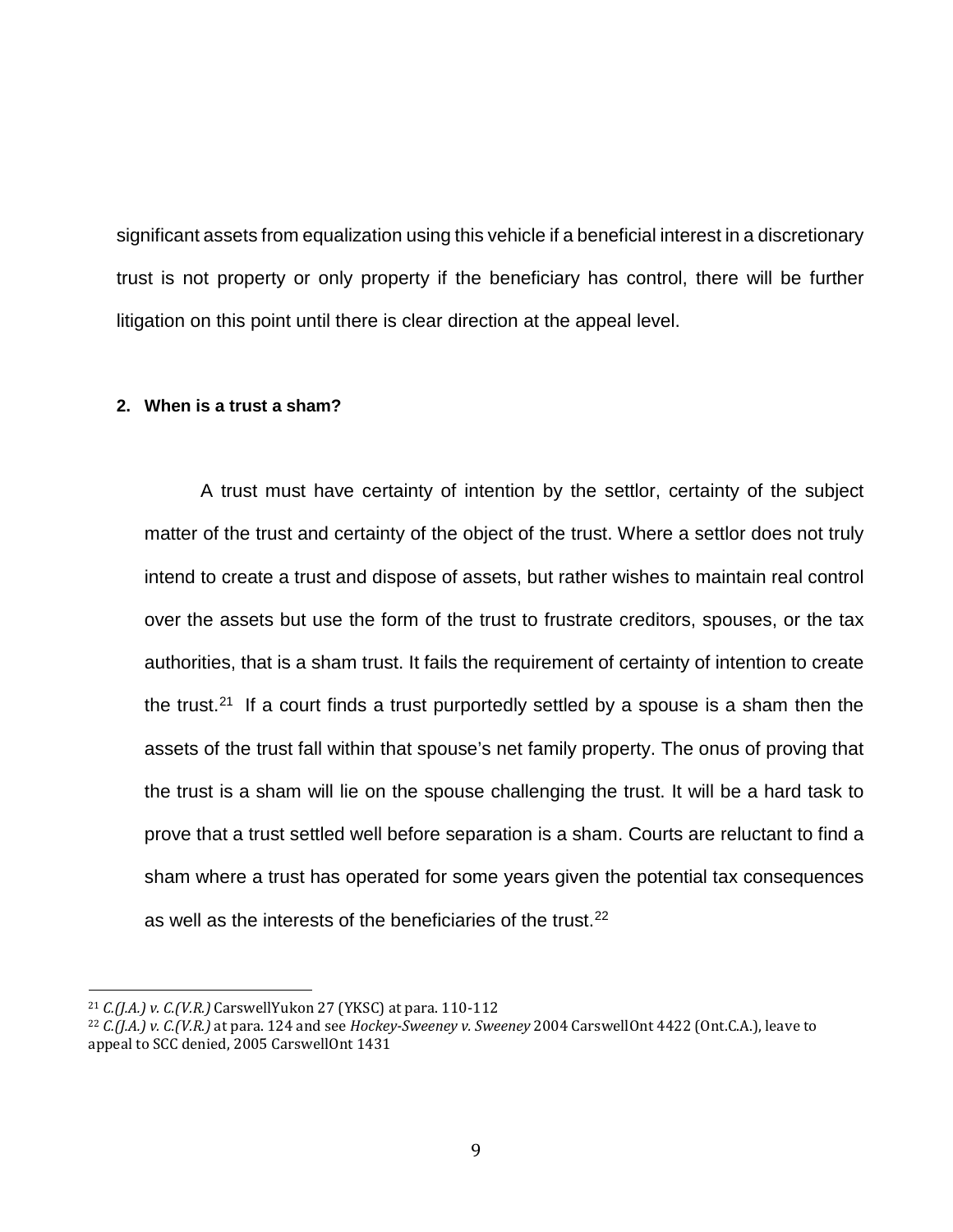#### **3. Trusts and the matrimonial home**

A beneficial interest in a trust does not give the beneficiary any property rights to a specific asset of the trust.<sup>[23](#page-9-0)</sup> This principle permits spouses to circumvent the matrimonial home provisions of the *Family Law Act*. If a family home is owned by a trust of which one of the spouses is a beneficiary, it does not fall within the definition of matrimonial home in the Act. There is no loss of deduction for the value of the home at date of marriage, even assuming that the beneficial interest is property under the Act. There is no restriction on disposition and there are no rights of possession. This so even if the spouse is both beneficiary and trustee.<sup>[24](#page-9-1)</sup>

### **4. Valuation problems**

Trusts present particular valuation problems. There may be discounts related to liquidity or contingencies for the beneficiary to receive the benefit of the trust. For discretionary trusts, the question of value turns on control. For example, in *Mudronja*, given the husband's power of appointment over the trust, the court allocated all the value of the trust's corpus, which were shares in a company, to his net family property. Although his wife was a beneficiary of the trust, the court allocated to her a value of \$1 for her interest as on the valuation date she and her husband were adverse and she could expect to

<span id="page-9-0"></span> <sup>23</sup> *Spencer v. Riesberry* 2012 CarswellOnt 7589 (Ont.C.A.) at para. 37

<span id="page-9-1"></span><sup>24</sup> *Spencer v. Riesberry* at para.44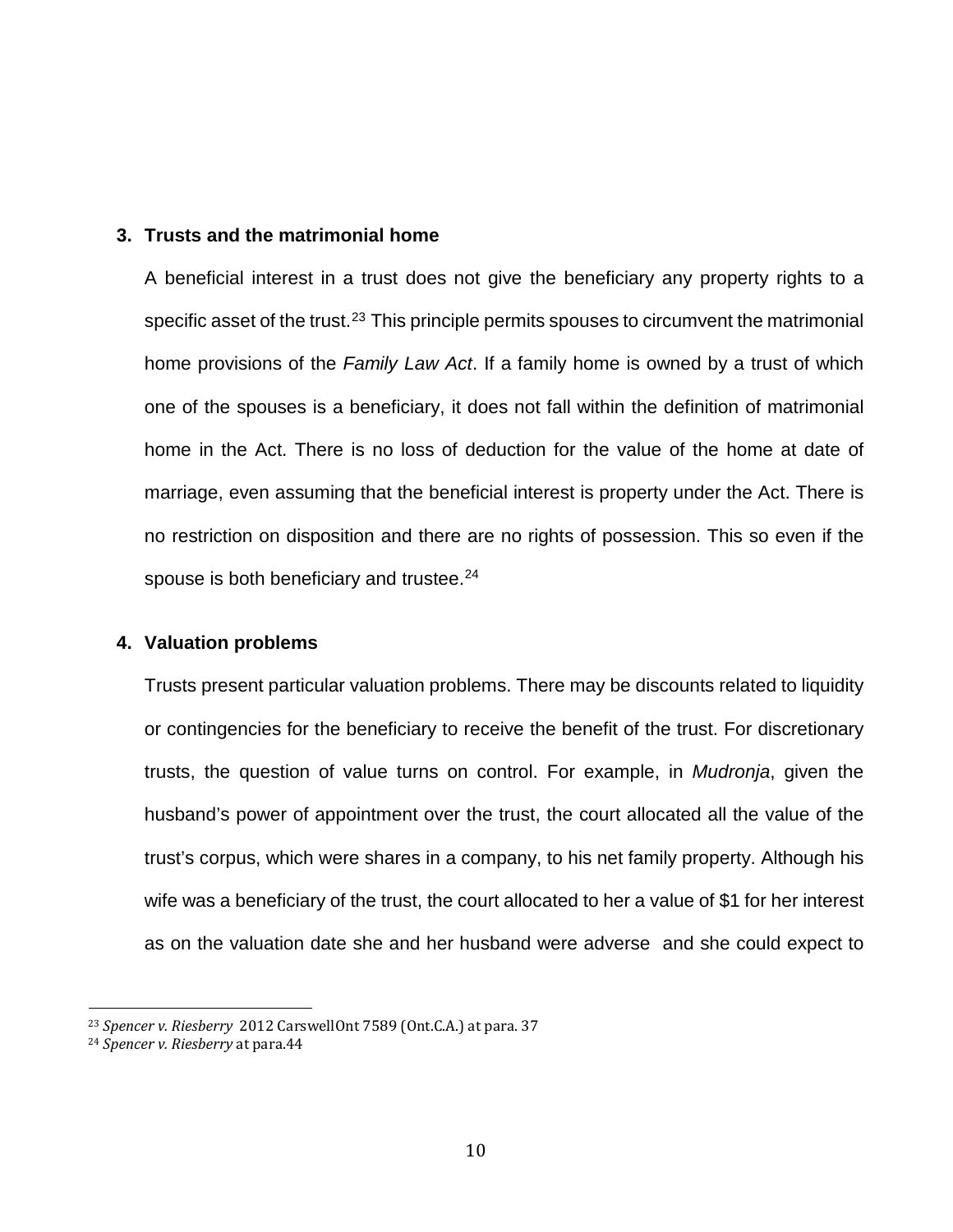receive nothing from the trust.[25](#page-10-0) By contrast, in *Sagl v. Sagl*, the court allocated to the husband a pro rata share of the value of the trust based on the number of beneficiaries at the valuation date, although he was a trustee with a power of appointment to appoint or remove a trustee.[26](#page-10-1) An interesting Saskatchewan case, *Grosse v. Grosse¸* considered these issues, albeit under a quite different family property regime. In *Grosse,* the Saskatchewan Court of Appeal shared the full value of the trust as family property. In that case, the husband as trustee and beneficiary had control over the trust with the discretion to take the entire income and capital of the trust. The court did not attribute any share in the trust to the parties' sons who were contingent beneficiaries.<sup>[27](#page-10-2)</sup>

### **5. Trust income and support**

Trust income is also relevant for support determinations. A court may impute income to a spouse who receives income distributions or other benefits from a trust.<sup>[28](#page-10-3)</sup> This is not limited to trust distributions. A spouse who receives a family loan that is likely to be repaid

<span id="page-10-0"></span> <sup>25</sup> Mudronja at para. 99-101

<span id="page-10-1"></span><sup>26</sup> *Sagl v. Sagl* 1997 CarswellOnt 2144 (Ont.S.C.) at para. 32-37

<span id="page-10-2"></span><sup>27</sup> *Grosse v. Grosse* 2015 CarswellSask 339 (Sask.C.A.) at para. 44

<span id="page-10-3"></span> $28$  S.19(1) The court may impute such amount of income to a spouse as it considers appropriate in the circumstances, which circumstances include the following…

<sup>(</sup>i) the spouse is a beneficiary under a trust and is or will be in receipt of income or other benefits from the trust. *Federal Child Support Guidelines* SOR/97-175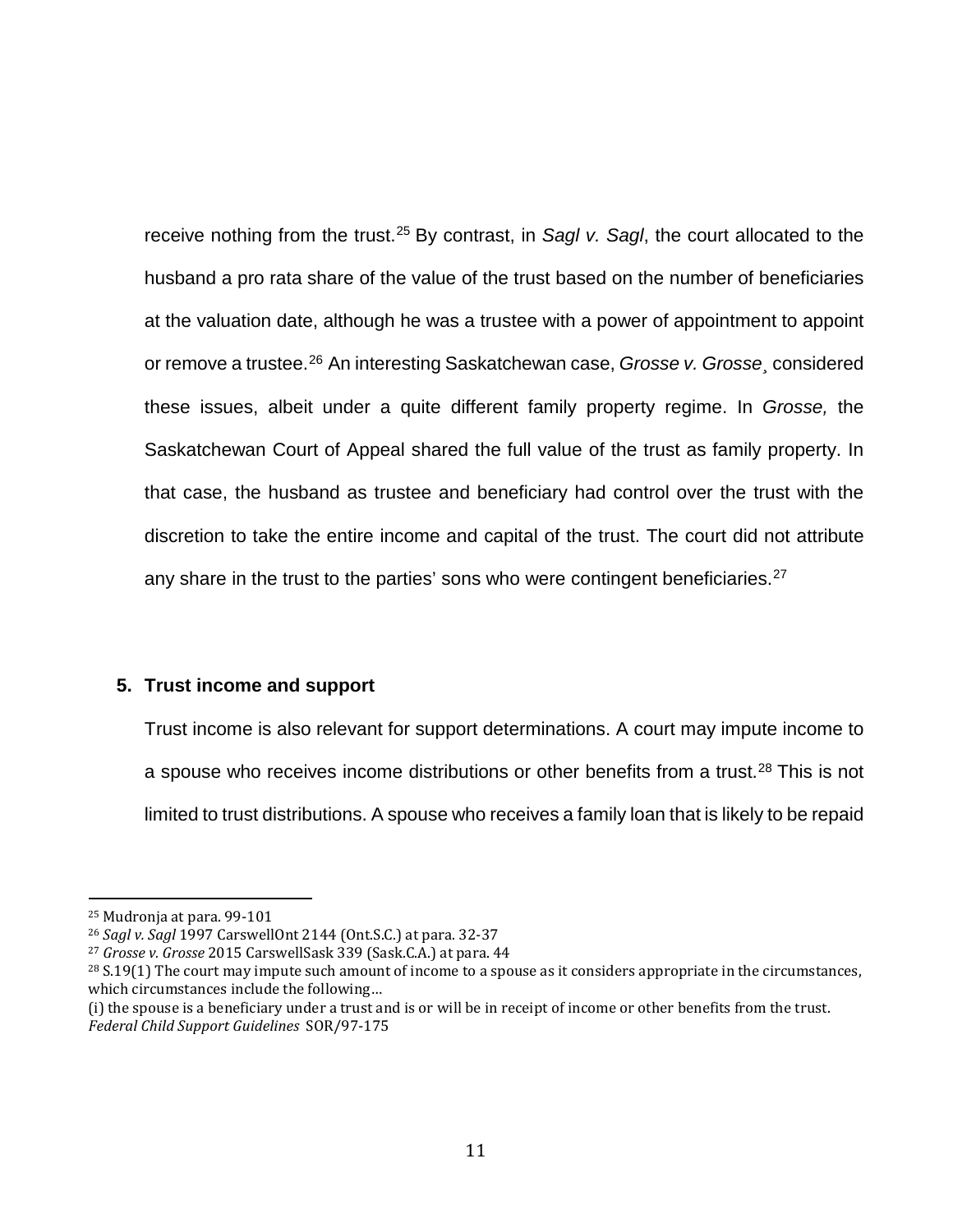if and when that spouse receives future trust distributions, may have that loan imputed into his income.[29](#page-11-0) Capital disbursements from a trust to a spouse may also be imputed as income in an appropriate case, where the spouse is using the capital to support his lifestyle.<sup>[30](#page-11-1)</sup> Where the recipient of capital disbursements from the trust for capital uses and the disbursements were not recurrent then they may not be included in income for support purposes.<sup>31</sup> These cases are fact specific.

#### **6. Documentary disclosure**

To evaluate whether a trust interest is property, its value, and the impact on support claims may require significant disclosure. As a starting point, whether the spouse is trustee or beneficiary (or both), production of the trust deed, financial statements or balance sheets for the trust, trust tax returns, and the history of distributions, if any, are required. If the trust holds corporate interests, financial statements for those underlying assets may need to be obtained. Where the spouse is a beneficiary only, obtaining disclosure requires the involvement of third parties and complying with the procedural requirements for third party disclosure. [32](#page-11-3) Interestingly, in *Di Luca v. Di Luca*, the court ordered the spouse with the beneficial interest to shoulder

<span id="page-11-0"></span> <sup>29</sup> *Newell v. Newell* 2012 CarswellOnt 7840 (Ont.S.C) at 39

<span id="page-11-1"></span><sup>30</sup> *Jackson v. Jackson* 1997 CarswellOnt 4717 (Ont.Gen.Div.) at para. 27

<span id="page-11-2"></span><sup>31</sup> *Clapp v. Clapp* 2014 CarswellOnt 10739 (Ont.S.C.) at para. 31

<span id="page-11-3"></span><sup>32</sup> *Betel v. Betel* 2008 CarswellOnt 1491 (Ont.S.C.)